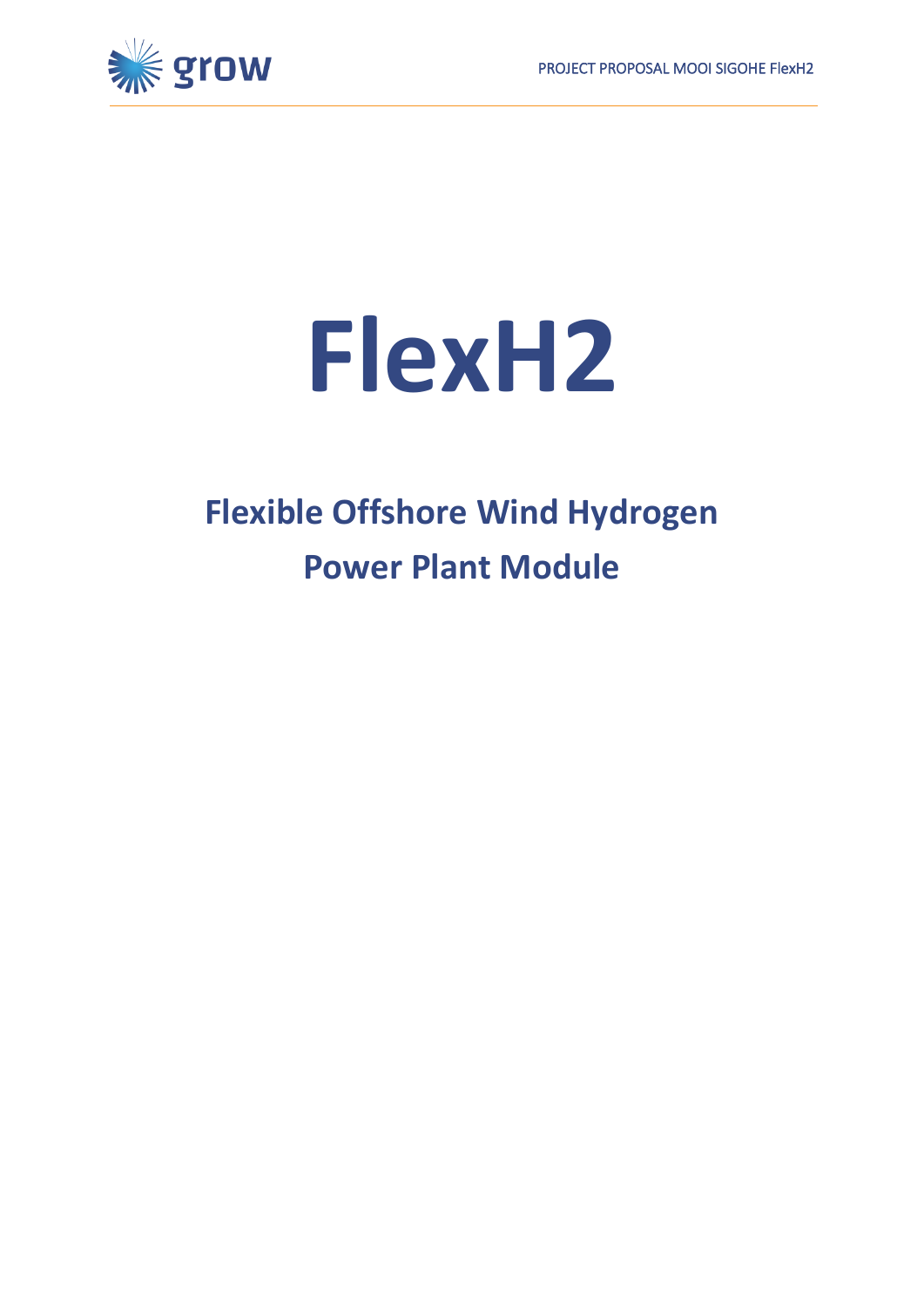

### Flexible Offshore Wind Hydrogen Power Plant Module

This project "FlexH2" is part of the GROW programme on offshore wind energy. The GROW programme aims to reduce levelised costs of offshore wind electricity, to create added value for the Dutch economy and to strengthen the Dutch offshore wind industry. In the GROW programme 17 partners cooperate (April 2021). The focus of the project is on the integration of offshore wind energy and hydrogen production.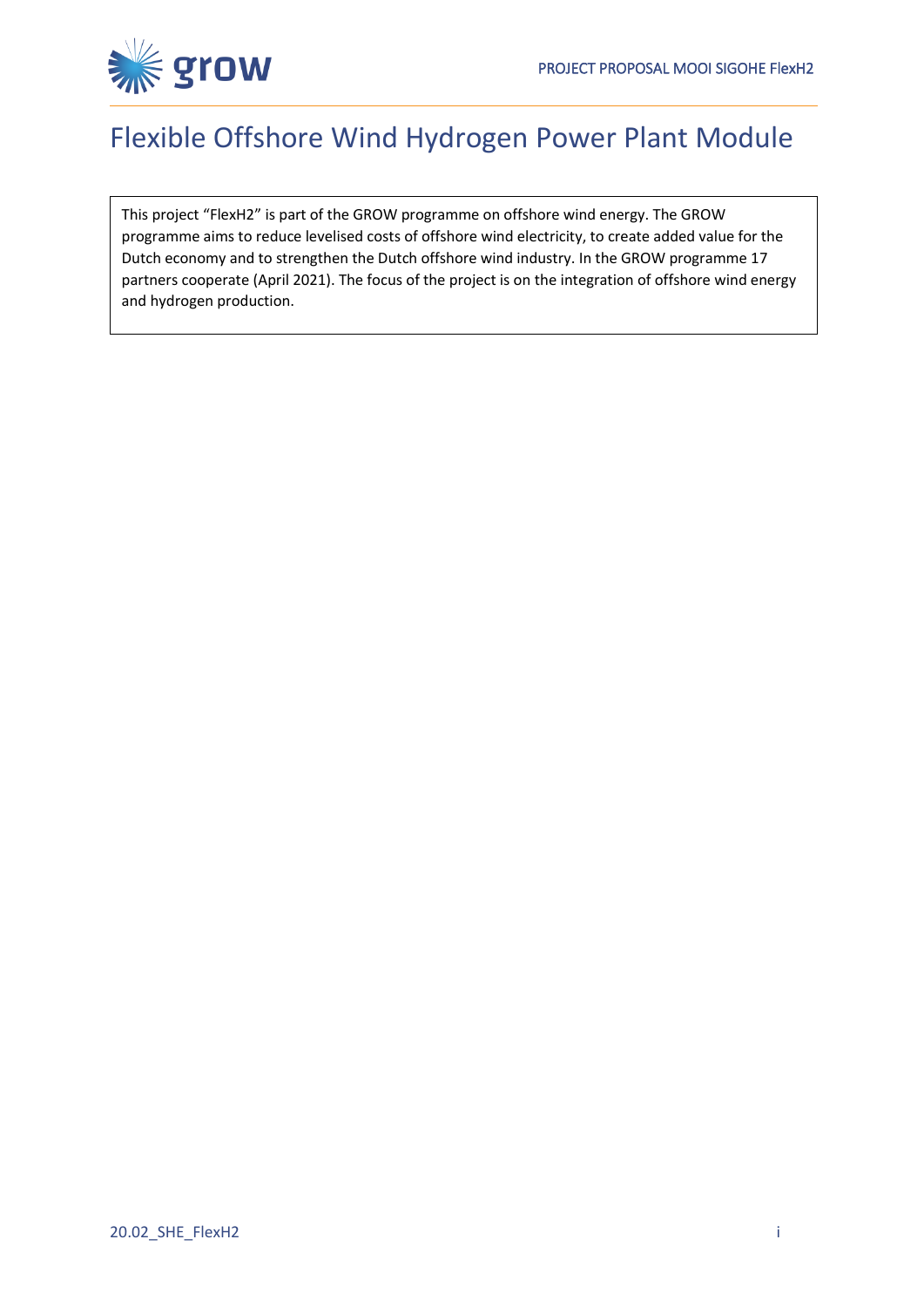

#### **Public summary**

#### **1.1. Title of the project**

Flexible Offshore Wind Hydrogen Power Plant Module (FlexH2)

#### **1.2. Background of the project**

The EU Green Deal sets out an ambitious plan for Europe to become the first continent to achieve carbon neutrality by 2050. The Commission's proposal to cut greenhouse gas (GHG) emissions by at least 55% by 2030 sets Europe on a responsible path to reach the carbon-neutral goal by 2050. <sup>1</sup> Contributing to the EU-wide GHG emission reduction target, the Netherlands is committed to significantly increase the renewable electricity production from wind and solar to account for 70% of electricity supply<sup>2</sup> by 2030. Due to the great potential of offshore wind ( $\sim$ 70 GW offshore wind by 2050), a holistic energy system design and technological innovations are crucial to limit expensive grid expansion cost because of offshore wind power infeed, and to avoid excessive volatility in the energy balancing mechanisms, caused by intermittency and possible forecast errors of offshore wind power output.

#### **1.3. Objectives of the project**

By the end of the FlexH2 project:

- 1. lightweight and compact HVDC transmission system utilizing the line-commutated converter and grid-forming offshore wind turbines have been developed, which reduces the offshore wind transmission infrastructure LCOE by 30% in comparison to typical MMC-VSC HVDC power infrastructure.
- 2. MW-level AC/DC solid state transformer has been developed, which reduces the weight and volume by 20% and 30%, respectively, compared with the conventional line frequency transformer.
- 3. a flexible grid interface has been created, which not only offers the flexibility to regulate the power export/import but also respects the technical constraints imposed on the production (i.e. offshore wind production) and demand-side (i.e. hydrogen electrolysis).
- 4. a modular energy and risk management system has been developed, which is able to optimize its integration with the existing electric infrastructure and hydrogen infrastructure.

Leveraging these technological innovations, the FlexH2 project can reduce the overall Levelized Cost of Hydrogen (LCOH) for green hydrogen by 0.35 €/kg, therefore provide a cost-competitive solution for the  $CO<sub>2</sub>$  emission reduction.

#### **1.4. Results of the project**

<sup>1</sup> Link[: https://ec.europa.eu/clima/policies/eu-climate-action/2030\\_ctp\\_en,](https://ec.europa.eu/clima/policies/eu-climate-action/2030_ctp_en) Accessed: by Yin Sun, 2021-05-02.

<sup>2</sup> [Bestemming Parijs: Wegwijzer voor klimaatkeuzes 2030, 2050; Studiegroep Invulling klimaatopgave Green Deal, January 2021](https://www.rijksoverheid.nl/binaries/rijksoverheid/documenten/rapporten/2021/01/29/bestemming-parijs-wegwijzer-voor-klimaatkeuzes-2030-2050/bijlage-1-rapport-bestemming-parijs-wegwijzer-voor-klimaatkeuzes.pdf)